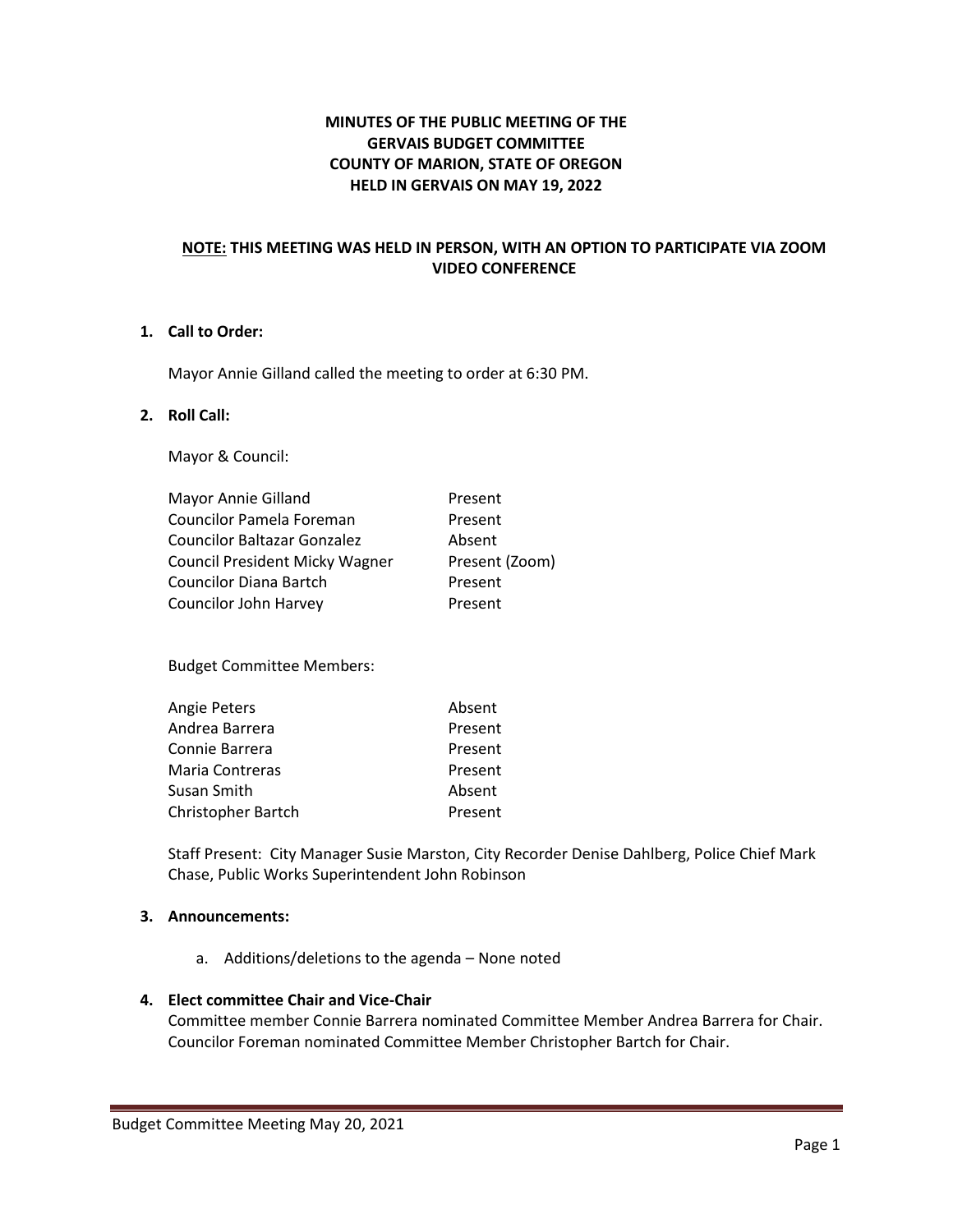*Mayor Gilland took a vote* **for each nominee***. Committee Member Christopher Bartch received the most votes for Chair. Motion seconded by Councilor Bartch. Motion is unanimously carried and so moved.*

Mayor Gilland asked for nominations for Vice-Chair.

*Mayor Gilland nominated Committee Member Laura Cliffton. Motion seconded by ??(Couldn't Hear). Motion is unanimously carried and so moved.*

### **5. Budget Message**

City Manager Susie Marston stated that this is a balanced budget; it's prepared in accordance with Oregon Budget Law and Local Government Accounting Standards. This budget reflects the proposed revenues and expenditures for 2021-22. Total budgeted amount for all the funds is \$8.2 million.

Marston explained that the budget is \$2.6 million higher than last year's budget and that is because of the grant received from Marion County from the American Rescue Plan program. Marston noted with the Ivy Woods development, half of the new homes are on the tax role and the new subdivision brought an increase of 14% in property tax revenue. The new subdivision brings 60 new homes to Gervais, of which half are on this year's tax role and we can expect the same increase next year. Marston mentioned continuing to cost share with the school district to provide an SSO officer. The School District's portion of the cost share is \$87,000 into the General Fund to offset personnel costs. The COLA for this year is 7.4% which is consistent with what other cities are using. Although it can be handled this year, Marston explained that it is not sustainable for ongoing years and will have to be looked at again next year.

There was a discussion about COLA in private sector and what other cities were doing.

Marston stated the medical insurance benefit increases 4% on average which is lower than previous years, which has been 5% and 7%. Things in progress to look forward to in the proposed budget are the generator to power City Hall to keep Emergency Operations Center open in the event of an emergency; new website with an approximate  $1<sup>st</sup>$  year cost of \$10,000, money allocated towards a Skate Park, and the Veterans Wall. Marston included a cover page for each fund that explains what the fund is for and significant things to look for in the expected year.

Council President Wagner asked how much was budgeted for the Skate Park and Veterans Wall. Marston said they would get to it later in the conversation, but the Skate Park has \$57,000 and the veterans wall has \$7,500 allocated based on brick sales.

There was a discussion about the COLA increase, where thoughts and opinions were shared on different methodologies. Marston shared with the group that consistent with past practice, she uses the Consumer Price Index at February of the current year, and that percentage is 7.4% for this year. Last year it was at 1.6%. There was opposition to using this method, and Marston made a suggestion to the Budget Committee to approve the budget as-is (pending the complete review) with the understanding that the Budget Committee is not approving the 7.4% COLA and that there will be more discussion by the council to decide on the COLA.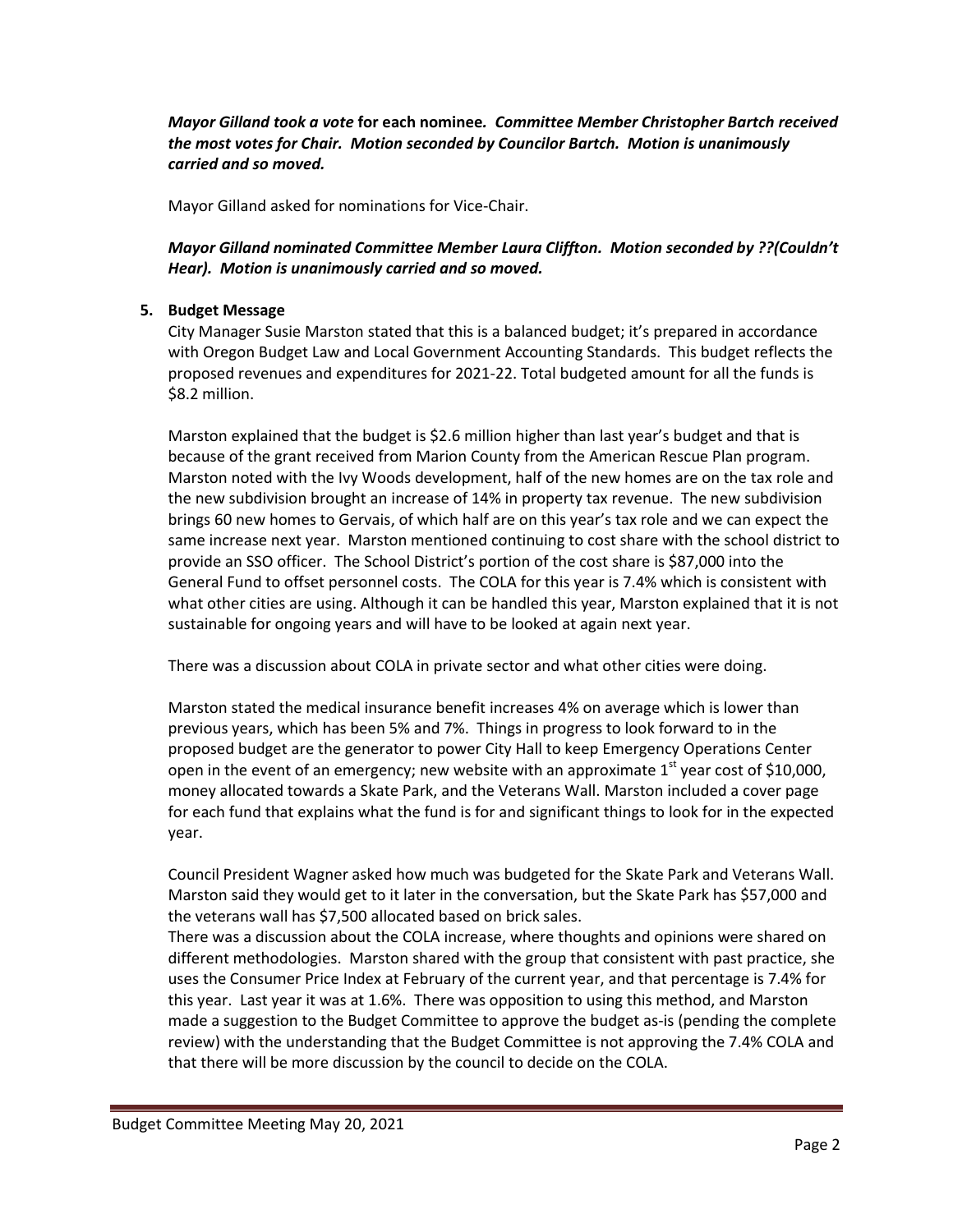Chair Bartch stated if this has been the standard practice for four years running, he didn't believe it was wrong for the council to discuss methodologies, but trying to attack the current methodology being used is getting them off into some weeds. They are jumping on an issue that isn't brand new or just changed this year. They are just seeing a bigger number because the inflation rate for this past February was a huge jump from previous years. Right now they are getting off into weeds that don't pertain to the budget committee.

## **6. Review and discuss proposed budget for Fiscal Year 2021-22**

Committee Chair Bartch provided an explanation stating there were a set of resources and requirements for each fund and at the end they should balance.

#### **General Fund**

Committee Chair Bartch explained each of the resource line items in the General Fund.

There was a discussion about the property tax rate used. Harvey asked for that number.

There was a discussion about the amount budgeted in the Mayor and Council Department.

There was a discussion about land use fees & school excise tax.

Committee Chair explained the breakdown of requirements of the General Fund.

There was a discussion on PERS. It was explained that last year PERS was calculated at higher rate than what it turned out to be, so the amounts budgeted were lower this year.

There was a discussion about Software Maintenance. It was explained that \$10, 000 for the website and the other \$7,000 was fees re-allocated and tied to appropriate funds.

There was a discussion about the website and what the goals would be. It was explained that it would be more user friendly, look more professional, more options, easier on the backside to maintain and keep up to date. The specific costs would be brought back to the council.

There was a discussion about professional services. Marston explained that at a previous council meeting, there was a discussion about growth and the first steps of expanding the Urban Growth Boundary if the council chooses to do so. The estimated cost of working on the initial steps is \$25,000. If the council decides to move forward there are resources for grant funding.

There was a discussion about insurance and bonding. It was explained that is property/ liability and workers compensation was allocated throughout multiple funds. It went up about 15% and it was allocated throughout multiple funds.

There was a discussion about lease copier funds. It was explained that the previous City Recorder found it would cost the city less to lease. Maintenance and toner were included in the cost.

There was a discussion about overtime cost in the Police Department. It was explained that each of the four officers would potentially use about \$5,000 each in overtime.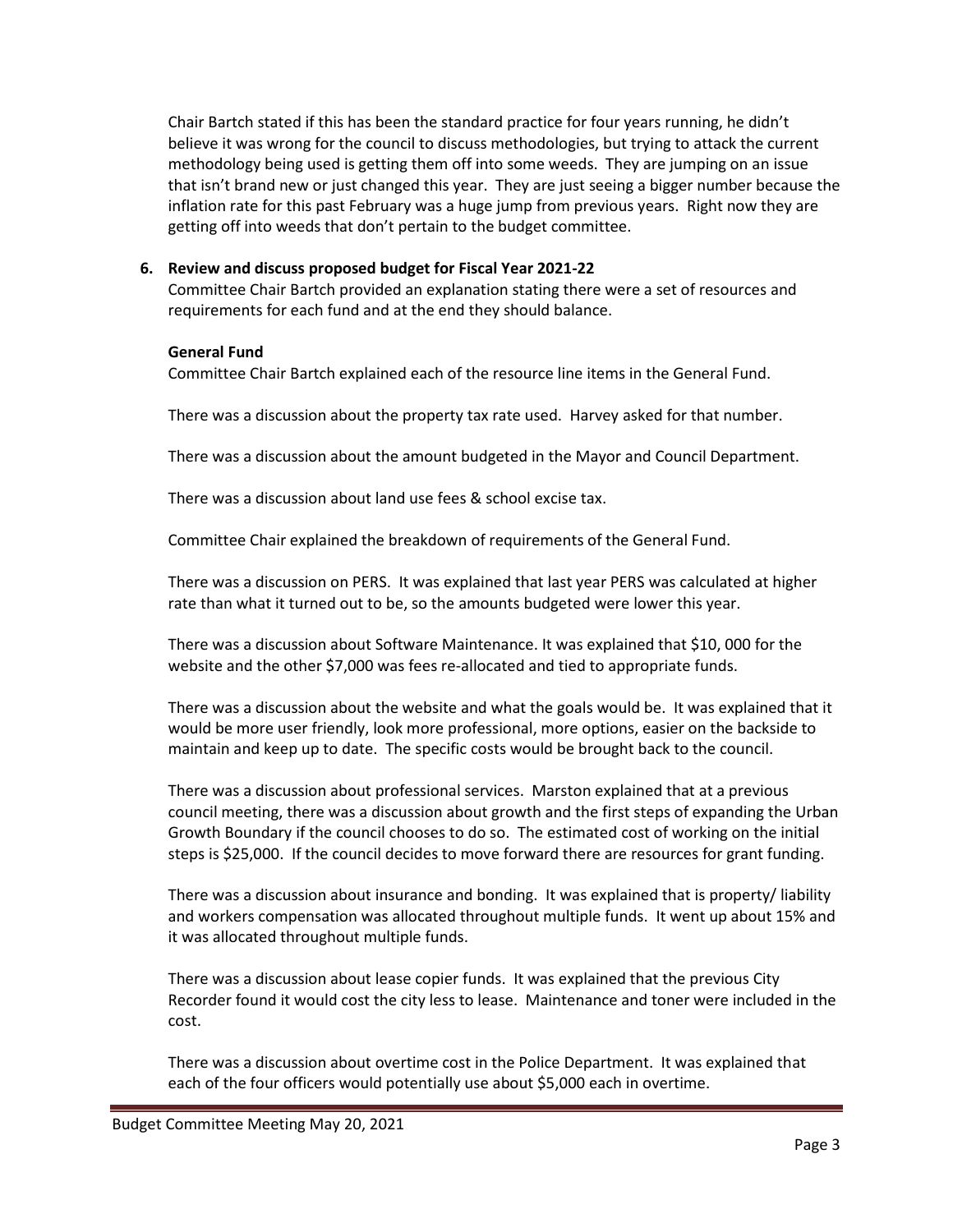There was a discussion about medical and dental benefits. The turnover with new officers and a part-time administrative position, their different family situations make up the differences in medical and dental insurance funds allocated throughout the budget.

There was a discussion about the increase in officers and lieutenant wages, merits and salary schedule. It was explained that everyone is on a salary schedule except for the City Manager position.

There was a discussion about the increase in Ordinance Enforcement Costs. It was explained that there was an increase in ordinance issues that may require contracting out for services. If there are no costs associated with abatement, the money would not be spent.

There was a discussion about fuel increases across multiple funds and the biggest increase was in the Police Fund. It was explained that it was based on mileage rates and the yearly average of 10,000 miles at \$4.50 a gallon, per officer, per year. It was explained that Chief and Lieutenant take cars home for after hours on call so they may respond directly to the scene.

There was discussion of increase in Firearms/ weapons. It was a replacement of an AR rifle as well as tasers. There will be a proposal of using some ARPA funds for public safety. If council approves, these expenses would be reduced.

There was a discussion about AED devices in each police vehicle and one in the police department and one at city hall. This explained the increase in Equipment/Furniture line item.

Replacing two dell computers and two GETACs in vehicles explains the increase in Electronic Equipment. If council approved ARPA funds, that line item would not be used in General Fund.

Changes made:

- a. Page 7, General Fund Police: Correction to include the total for Capital Outlay, which decreases the Ending Fund Balance shown on page 12 by \$39,000.
- b. Page 9, General Fund Parks: Increase budget for Equipment by \$10,000 and reduce Operating Contingency on page 12 by \$10,000.
- c. Page 10, General Fund Municipal Court: Correction to include total for Materials & Services, which decreases the Ending Fund balance shown on page 12 by \$8,339.

There was a discussion about Equip/Furniture Acquisition in Streets. It was explained it would be used for weed eaters, hedgers, lawn mower maintenance. The total amount is split between other funds.

There was a discussion about Parks and the price of park lighting. The potential of ARPA funds being used for good lighting. The \$5,000 was allocated for the basketball hoop.

### *There was a verbal consensus to move \$10,000 from Operating Contingency to increase Parks Equipment budget by \$10,000.*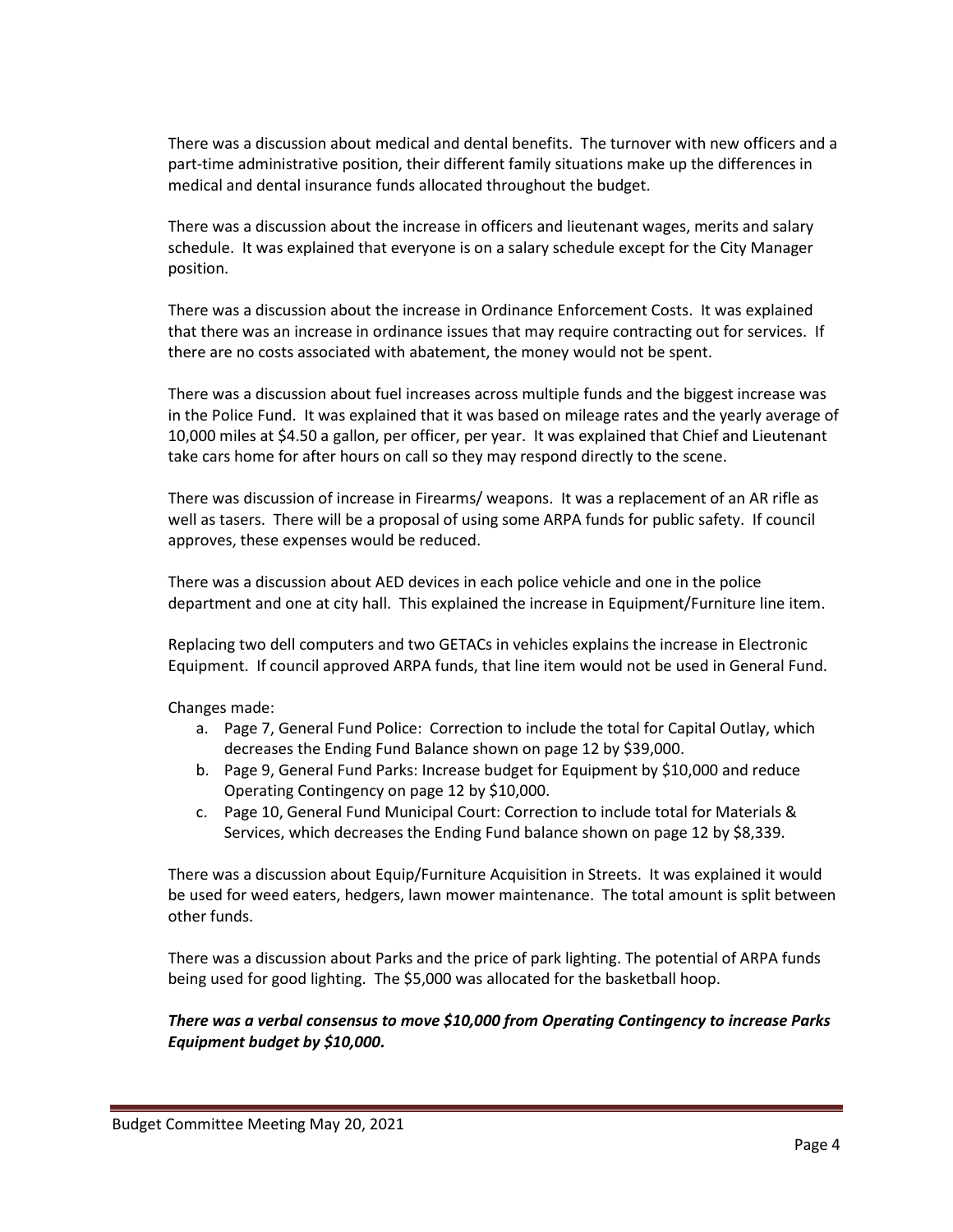The Unappropriated Ending Fund Balance for the General Fund is \$88,914. There was a discussion about the Public Works Vehicle/Equipment Replacement Fund. It was explained that \$3,500 was transferred from the General Fund, Water Fund, and Sewer Fund to share the cost of saving in the new fund.

## **State Tax Street Fund**

The primary revenue in this fund comes from the gas tax apportionment. There are grant funds in the amount of \$383,000. There was a brief discussion about what potential projects that are being considered. There are funds budgeted this year for sidewalk and street improvements. There was a 15% contingency added to the projects.

There was a discussion about the interest being low. It was explained that was based on actual amount received this year. Budgeted conservatively, if more interest is received then that's a good thing.

### **Water Fund**

There was a discussion about planned Expenditures of a Vac Trailer. The total of \$50,000 split between funds. The majority of revenue received for the Water Fund is from user fees. User fees were increased to \$377,150 due to increase in rates that were adopted by the council last year. There was a question about using money to fund water department to fix pipes. It was explained that the water infrastructure was in really good shape.

There was a discussion about Urban Growth, Wastewater and the upgrade of ponds. There was an increase in chemicals because prices have increased.

There was a discussion about contingency and unappropriated funds. In accordance to Budget Law, it was explained the expenditures on detail sheets are appropriations and unappropriated expenses are the transfers, debt payments or anything that is not split up.

#### **Wastewater Fund**

The biggest news was the damage to tree farm and FEMA funding. Everything is on track with FEMA funding. When work is finished the money will filter in. Significant planned expenditures are forced main, transfer pump, and aeration improvements at \$1.5 million. ARPA fund will take care of most of what is identified in the Capital Improvement Plan. Plan to receive \$97,500 in FEMA funding. Loan repayment from Water is paid off in 2024-25. The reduction in bank charges is due to less in credit card fees than what was anticipated. Changes made:

a. Page 25, Wastewater Fund: Increase budget for Equipment by \$50,000 and decrease Ending Fund Balance by \$ 50,000 on Page 26.

## *There was a consensus from the Budget Committee to increase budget for Equipment by \$50,000 and decrease Ending Fund Balance by \$ 50,000 on Page 26.*

There was a discussion about the transfer to Debt Service Fund. It was explained that this particular sewer debt was a 30 year loan the City took out and there is an agreement of maintaining a certain ending fund balance. The \$60,000 is transferred over every year from wastewater fund to cover the payment.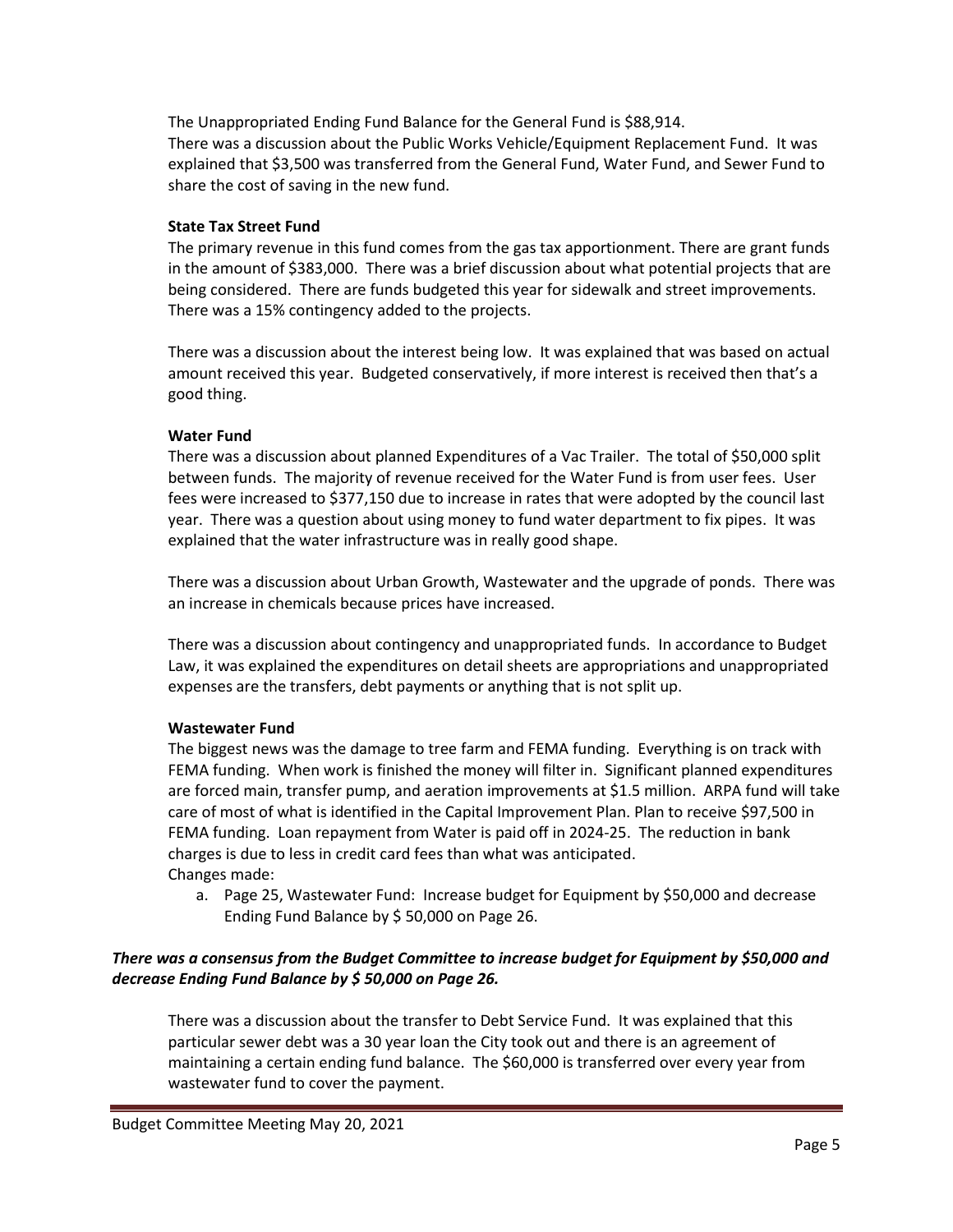#### **Storm Drain Fund**

There is \$19,500 in Storm Drain Fund improvements for various projects.

#### **Other Funds**

Water Reserve Fund – This fund was established in 2015 to assist with capital water system repairs. There are no planned expenditures for this year; however there is a budgeted amount for any capital improvements.

D.A.R.E. Fund – This fund was created in 2019 to provide a D.A.R.E. program through the Police Department. The money in this budget is from donations and registration fees. Expenses are in support of the D.A.R.E. program and its needs.

Public Works Vehicle/Equipment Replacement Fund - This is a new fund staff is requesting to create. The purpose of the fund is to set aside funds each year to replace equipment and to save for a larger vehicle purchases. In this fund, there is a transfer of \$3,500 from General Fund, Water, and Sewer Fund. There was a discussion about increasing the fund balance in the future.

Police Vehicle Replacement Fund – This fund accounts for revenues and expenditures to replace vehicle and equipment. There is a \$15,000 transfer from the General Fund. No replacement vehicle or equipment is planned this year.

Capital Reserve Fund –The money in this fund comes from the proceeds of the sale of the old city hall building.

Park Fund – The purpose of this fund is for new park development. A significant amount of this fund came within the payment in lieu of parkland from the Ivy Woods Subdivision, approximately \$71,000. The City also received \$45,000 from Marion County Prosperity Initiative. There was a discussion about if the Ivy Woods money needed to be used to build them a park. It was explained that the intent was to build something that served that area. Committee Chair explained to the Mayor that it was his understanding was that it may not be a legal requirement but more what was morally promised to Ivy Woods in lieu of. Committee Member Connie Barrera wanted a park on her side of town because the kids have nothing on that side of the tracks. There was more discussion about parks.

Bikepath Construction Fund – This fund was established in 1991. There was a discussion about the possibility of getting rid of this fund and merging the funds towards another fund. It was explained that a few years ago there was a discussion about a walking trail from Gervais to Woodburn because a lot of people use the tracks, but there were concerns of safety and cost. The Reserve fund's review year is 2021-22. The council will review at a later date and consider abolishing this fund.

4<sup>th</sup> of July Fund -This fund had \$3,150 transferred from General Fund. There was a discussion about parade, entertainment and fireworks.

Special Events Fund – This event is mainly funded by the community yard sale. Mayor Gilland said she would bring her ideas at a later time.